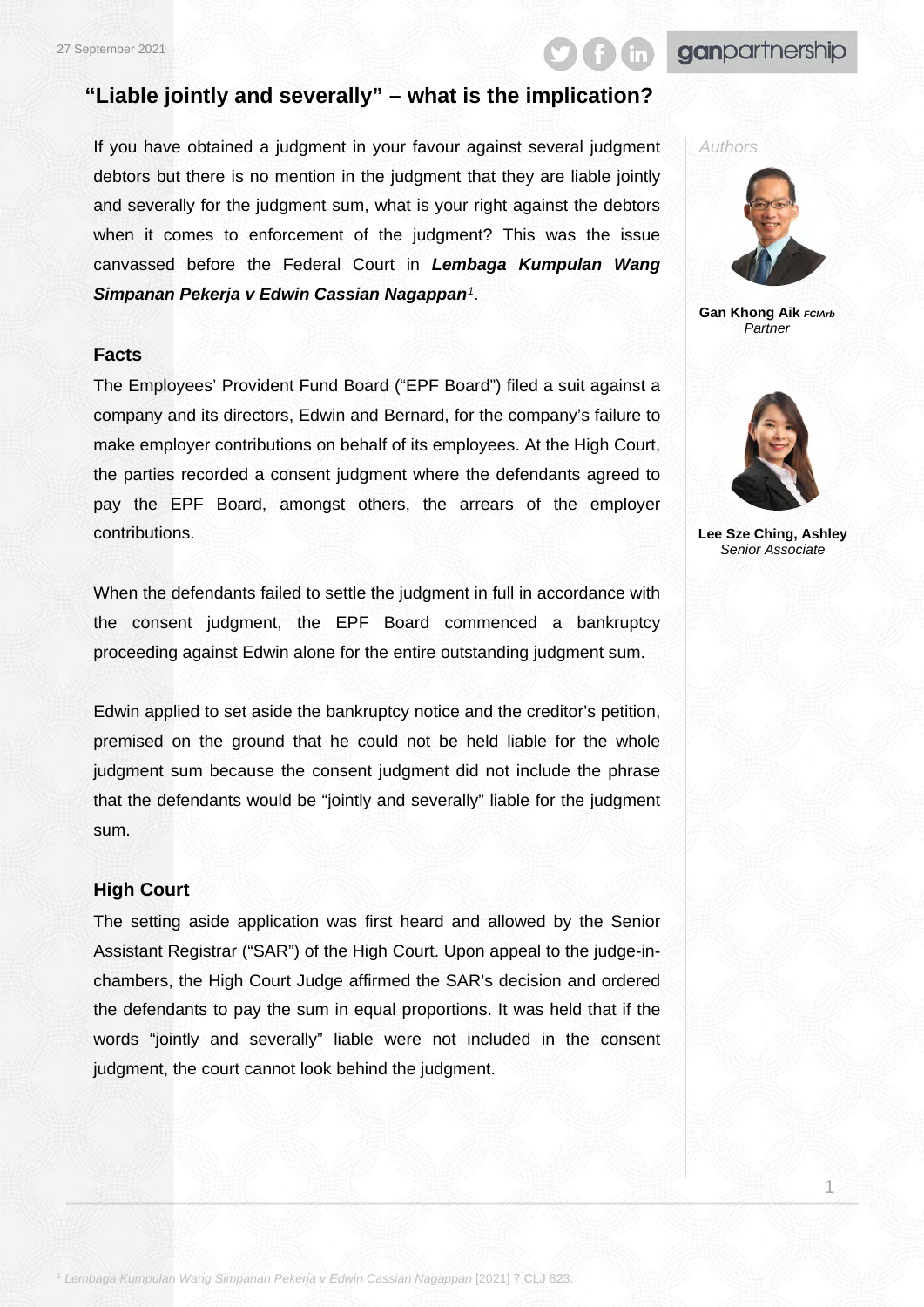# **fin** ganpartnership

#### **Court of Appeal**

The Court of Appeal agreed with the High Court's decision and held that the bankruptcy notice and the creditor's petition filed by the EPF Board were defective because they claimed for the entire judgment sum instead of only the portion owed by Edwin.

#### **Federal Court**

#### *Understanding "Joint" and "Joint and Several" Liability*

The Federal Court has clarified that it is a misconception to say that in a joint liability situation, the liability of two or more debtors is shared and the creditor can only recover in equal proportions against each of the debtors.

"Joint liability" simply means there is only one and the same promise / obligation jointly made by two or more persons. If one person performs the promise, the other persons will accordingly be discharged.

On the other hand, "joint and several liability" means, in the same instrument, two or more persons jointly promise to do the same thing and severally make separate promises to do the same thing.

The Federal Court referred to and held that Section 44 of the Contracts Act 1950 ("CA") provides for joint liability, which read as follows:

> "*Where two or more persons make a joint promise, the promise may, in the absence of express agreement to the contrary, compel any one or more of the joint promisors to perform the whole of the promise.*"

As such, if there are two or more debtors jointly liable to pay a judgment debt, each of them is liable for the whole amount. The judgment creditor is entitled to proceed against any of them to recover the entire judgment sum. It is a separate matter between the judgment debtors to claim contribution from one another for an equal contribution, but this does not affect the rights of the creditor under Section 44 of the CA.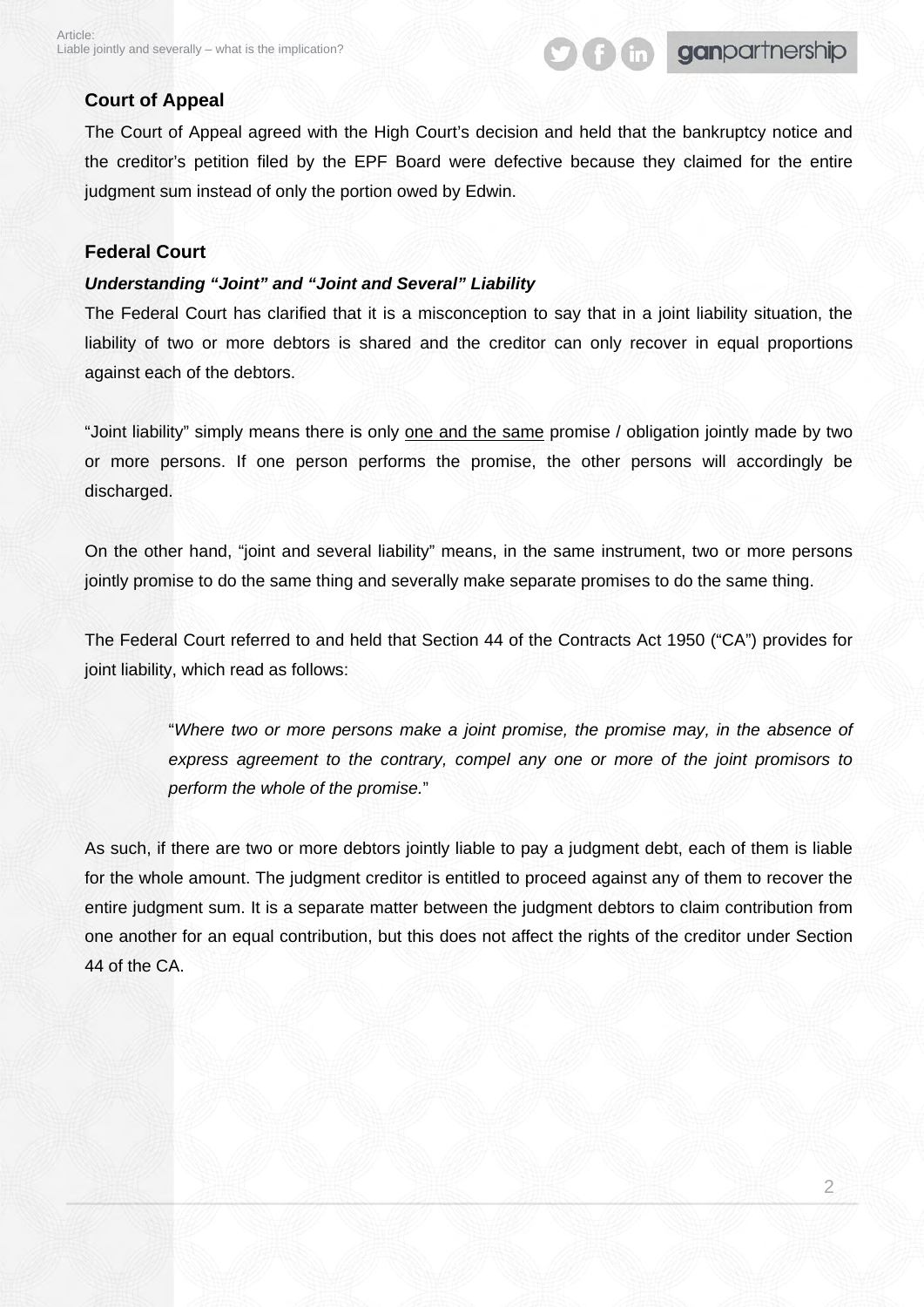#### *What happens if a judgment is silent on the type of liability?*

The Federal Court had taken the opportunity to examine the following two Court of Appeal's decisions that offer divergent views on a similar subject:

**f** find ganpartnership

In *Sumathy Subramaniam v Subramaniam Gunasegaran & Another Appeal[2](#page-2-0)*, the respondent sued the principal borrower and the guarantor (the appellants) and entered two separate summary judgments against them. The terms of the summary judgments were the same, which stated that the defendant is liable to pay to the plaintiff the judgment sum. Subsequently, the respondent filed two separate bankruptcy notices against both appellants for the entire judgment sum. In applying to set aside the bankruptcy notices, the appellants argued that the terms of the summary judgment did not specify that the liability was joint and several, therefore the appellants must be equally liable where each of them was only liable for half of the judgment sum.

The Court of Appeal in *Sumathy (supra)* held that where the judgment has not specified that liability is joint and several, the liability is necessarily joint. As such, each of the judgment debtors will share the liability equally. If the judgment creditor chooses to go against one of the judgment debtors, the latter is only required to pay his own portion and not the entire judgment sum. The Court cannot read or infer the appellants' liability to be joint and several in the absence of such terms in the judgment.

In *Kejuruteraan Bintai Kindenko Sdn Bhd v Fong Soon Leong[3](#page-2-1)*, the appellant and 13 others were each awarded costs of RM50,000.00 in an oppression action filed by the respondent and 4 other petitioners. The appellant subsequently commenced bankruptcy proceedings against the respondent to recover the costs. In applying to set aside the bankruptcy notice and creditor's petition, the respondent argued that its liability for the costs was joint and this meant that the respondent and the other 4 petitioners were each only liable to pay an equal portion of the RM50,000.00. Accordingly, it was argued that the respondent was only liable to pay the appellant a sum of RM10,000.00.

The Court of Appeal in *Kejuruteraan Bintai (supra)* held that judgment debtors are regarded as jointly and severally liable to honour the entire judgment sum, unless it is stated otherwise. In other words, the liability of the judgment debtors is not split and divided equally but each of them is liable for the entire judgment debt. Thus, there is no need to read into a judgment the idea of joint and several liability.

<span id="page-2-1"></span><span id="page-2-0"></span><sup>2</sup> *Sumathy Subramaniam v Subramaniam Gunasegaran & Another Appeal* [2018] 2 CLJ 305 (Court of Appeal). <sup>3</sup> *Kejuruteraan Bintai Kindenko Sdn Bhd v Fong Soon Leong* [2021] 5 CLJ 1 (Court of Appeal).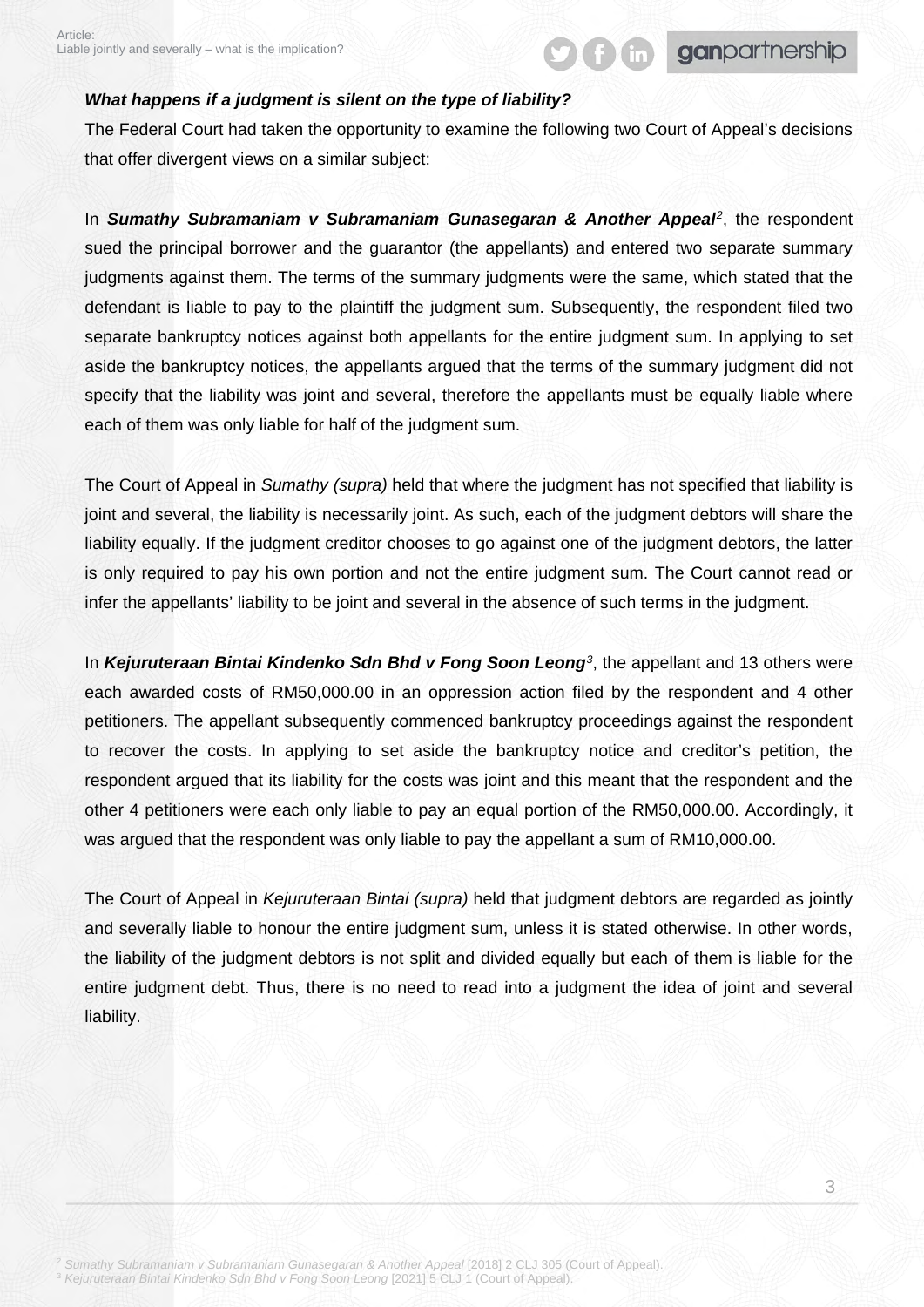Despite coming to a different reasoning with *Sumathy (supra)*, the Court of Appeal in *Kejuruteraan Bintai (supra)* did not allow the appellant's appeal for it was bound by the doctrine of *stare decisis* to follow the decision in *Sumathy (supra)*.

The Federal Court in the present case concurred with the reasoning in *Kejuruteraan Bintai (supra)*. It further held that the Court of Appeal's reasoning in *Sumathy (supra)* that joint liability meant equal and shared liability, was flawed.

Based on the above discussions, it follows that a creditor's right will not be circumscribed by not having the nature of the debtors' liability explicitly spelt out in the judgment. Unless it is stated otherwise where the liability of the debtors is to be borne in equal proportions, the judgment creditor is entitled to go against one or any number of the debtors for the entire judgment sum so long as the judgment debt remains unrealised.

#### *Statutory provision prevails over a Court Order*

The pertinent question of law before the Federal Court in the present case is set out below:

"*Whether this Court should give effect to the liability on a 'joint and several' basis as provided under section 46 of the Employees Provident Fund Act 1991 in a situation where the words "joint and several" were not specifically stated in the court judgment?*"

As stated above, the consent judgment entered into between the parties did not provide for the type of liability. The EPF Board argued that its action was filed pursuant to Section 46 of the Employees Provident Fund Act 1991 ("EPF Act") which provides that, where any contributions remaining unpaid by a company, the directors of such company shall together with the company, be jointly and severally liable for the contributions.

On this issue, the Federal Court agreed with the EPF Board and held that:

- (1) The EPF Act prevails over the terms of the judgment. Thus, the Courts must give full effect to Section 46 of the EPF Act which imposes joint and several liability on the directors for unpaid contributions.
- (2) Although the consent judgment is silent on the type of liability, the liability of the directors for unpaid contributions is both joint and several by operation of law.